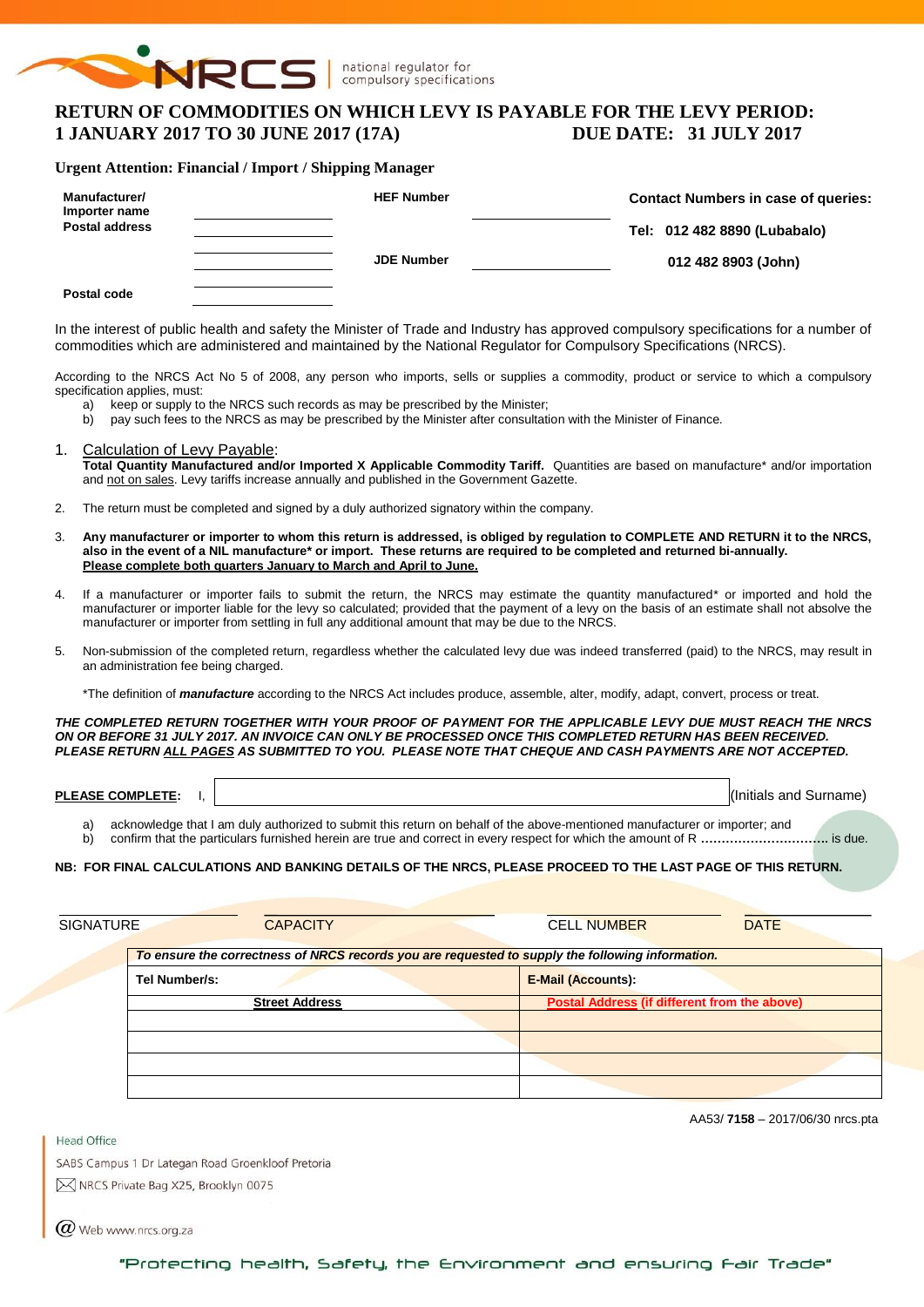### **BU 7158 - 1 January to 30 June 2017 (A)** Page 2 of 6 ………..

### **LIGHTERS FOR CIGARETTES, CIGARS AND PIPES**

| Code | Description of commodity                                            | <b>Quantity</b><br>manufactured<br><b>Jan to March</b> | Ouantity<br>imported<br><b>Jan to March</b> | <b>Quantity</b><br>Manufactured<br>Apr to June | Quantity<br>Imported<br>Apr to June | Total | Unit            | <b>Tariff</b> | Levy payable |
|------|---------------------------------------------------------------------|--------------------------------------------------------|---------------------------------------------|------------------------------------------------|-------------------------------------|-------|-----------------|---------------|--------------|
| 4510 | (VC 8076)<br>Disposable lighters (for cigarettes, cigars and pipes) |                                                        |                                             |                                                |                                     |       | 100<br>Lighters | R3,37         |              |
| 4511 | Refillable lighters (for cigarettes, cigars and pipes)<br>(VC 8076) |                                                        |                                             |                                                |                                     |       | 100<br>Lighters | R3,37         |              |

### **FOOTWEAR**

| Code | Description of commodity            | Ouantity<br>manufactured<br><b>Jan to March</b> | Ouantity<br>imported<br><b>Jan to March</b> | Ouantity<br>Manufactured<br>Apr to June | <b>Ouantity</b><br>Imported<br>Apr to June | <b>Total</b> | Unit | <b>Tariff</b>     | Levy payable |
|------|-------------------------------------|-------------------------------------------------|---------------------------------------------|-----------------------------------------|--------------------------------------------|--------------|------|-------------------|--------------|
| 4600 | (VC 9002)<br><b>Safety Footwear</b> |                                                 |                                             |                                         |                                            |              | Pair | R <sub>0.34</sub> |              |

### **BIOLOGICAL SAFETY CABINETS**

| Code | Description of commodity                                |           | Ouantity<br>manufactured<br><b>Jan to March</b> | Ouantity<br>imported<br><b>Jan to March</b> | Ouantity<br>Manufactured<br>Apr to June | Ouantity<br>Imported<br>Apr to June | Total | Unit | <b>Tariff</b>         | Levy payable |  |
|------|---------------------------------------------------------|-----------|-------------------------------------------------|---------------------------------------------|-----------------------------------------|-------------------------------------|-------|------|-----------------------|--------------|--|
| 5310 | Microbiological safety cabinets (Classes I, II and III) | (VC 8041) |                                                 |                                             |                                         |                                     |       | Item | R <sub>4</sub> 990.00 |              |  |

### **COAL / PARAFFIN-BURNING APPLIANCES**

| Code | Description of commodity                              | Ouantity            | Ouantity            | <b>Quantity</b> | Quantity    |       |      |                     |              |  |
|------|-------------------------------------------------------|---------------------|---------------------|-----------------|-------------|-------|------|---------------------|--------------|--|
|      |                                                       | manufactured        | imported            | Manufactured    | Imported    | Total | Unit | <b>Tariff</b>       | Levy payable |  |
|      |                                                       | <b>Jan to March</b> | <b>Jan to March</b> | Apr to June     | Apr to June |       |      |                     |              |  |
| 8110 | (VC 8034)<br>Coal-burning stoves and heaters          |                     |                     |                 |             |       | Item | R <sub>159,90</sub> |              |  |
|      |                                                       |                     |                     |                 |             |       |      |                     |              |  |
| 8120 | (VC 9089)<br>Non-pressure paraffin stoves and heaters |                     |                     |                 |             |       | Item | R <sub>2</sub> ,92  |              |  |
| 8130 | (VC 9093)<br>Pressurized paraffin fuelled appliances  |                     |                     |                 |             |       | Item | R <sub>2</sub> ,92  |              |  |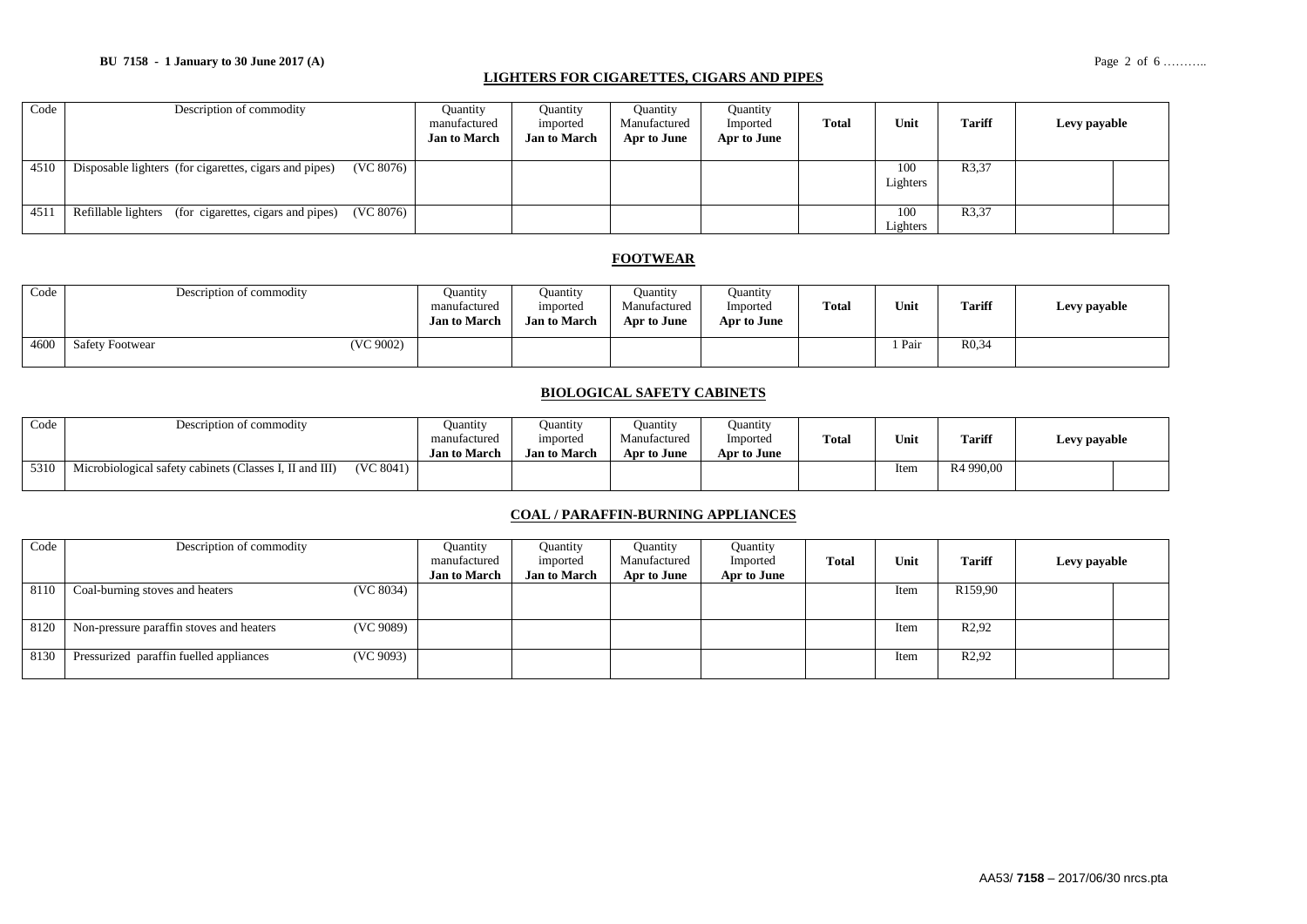#### **FIRE-ARMS**

| Code | Description of commodity                                              | Quantity<br>manufactured<br><b>Jan to March</b> | Quantity<br>imported<br><b>Jan to March</b> | Quantity<br>Manufactured<br>Apr to June | Quantity<br>Imported<br>Apr to June | <b>Total</b> | Unit | <b>Tariff</b>        | Levy payable |
|------|-----------------------------------------------------------------------|-------------------------------------------------|---------------------------------------------|-----------------------------------------|-------------------------------------|--------------|------|----------------------|--------------|
| 8310 | .22 Rim fire arms<br>(VC 8028)                                        |                                                 |                                             |                                         |                                     |              | Item | R 12,67              |              |
| 831  | (VC 8028)<br>Revolvers                                                |                                                 |                                             |                                         |                                     |              | Item | R <sub>19</sub> ,19  |              |
| 8312 | Centre fire rifles and pistols<br>(VC 8028)                           |                                                 |                                             |                                         |                                     |              | Item | R <sub>19</sub> ,19  |              |
| 8313 | Double-barrel shotguns<br>(VC 8028)                                   |                                                 |                                             |                                         |                                     |              | Item | R <sub>19</sub> ,19  |              |
| 8314 | Single-barrel shotguns<br>(VC 8028)                                   |                                                 |                                             |                                         |                                     |              | Item | R <sub>16</sub> , 33 |              |
| 8315 | All types of replacement barrels<br>(VC 8028)                         |                                                 |                                             |                                         |                                     |              | Item | R <sub>12,67</sub>   |              |
| 8316 | Modified rim- and center fire rifles, revolvers and pistols (VC 8028) |                                                 |                                             |                                         |                                     |              | Item | R <sub>24</sub> ,93  |              |
| 8317 | Modified double-barrel shotguns<br>(VC 8028)                          |                                                 |                                             |                                         |                                     |              | Item | R <sub>24</sub> ,93  |              |
| 8318 | Modified single-barrel shotguns<br>(VC 8028)                          |                                                 |                                             |                                         |                                     |              | Item | R23,03               |              |

### **TIMBER**

| Code | Description of commodity                 | Ouantity            | Ouantity            | Ouantity     | <b>Ouantity</b> |              |      |                            |              |
|------|------------------------------------------|---------------------|---------------------|--------------|-----------------|--------------|------|----------------------------|--------------|
|      |                                          | manufactured        | imported            | manufactured | Imported        | <b>Total</b> | Unit | <b>Tariff</b>              | Levy payable |
|      |                                          | <b>Jan to March</b> | <b>Jan to March</b> | Apr to June  | Apr to June     |              |      |                            |              |
| 4710 | (VC 9092)<br>Preservative Treated Timber |                     |                     |              |                 |              | Per  | $\gamma$<br>D 1<br>11 1.20 |              |
|      |                                          |                     |                     |              |                 |              | m    |                            |              |

### **CEMENT**

| Code | Description of commodity | Ouantity<br>manufactured<br><b>Jan to March</b> | Ouantity<br>imported<br><b>Jan to March</b> | <b>Quantity</b><br>Manufactured<br>Apr to June | Ouantity<br>Imported<br>Apr to June | <b>Total</b> | Unit                 | <b>Tariff</b> | Levy payable |
|------|--------------------------|-------------------------------------------------|---------------------------------------------|------------------------------------------------|-------------------------------------|--------------|----------------------|---------------|--------------|
| 8400 | (VC 9085)<br>Cement      |                                                 |                                             |                                                |                                     |              | Per<br>Metric<br>Ton | R 0.21        |              |

### **DISINFECTANTS & DETERGENTS**

### **NB: QUANTITY TO BE ROUNDED OFF TO THE NEXT FULL UNIT!!**

| Code | Description of commodities                             | Quantity<br>Manufactured<br><b>Jan to March</b> | <b>Quantity</b><br>Imported<br><b>Jan to March</b> | <b>Quantity</b><br>Manufactured<br>Apr to June | Ouantity<br>Imported<br>Apr to June | <b>Total</b> | Unit                                 | <b>Tariff</b> | Levy payable |  |
|------|--------------------------------------------------------|-------------------------------------------------|----------------------------------------------------|------------------------------------------------|-------------------------------------|--------------|--------------------------------------|---------------|--------------|--|
| 8700 | (VC 8054)<br>Disinfectants and Detergent-disinfectants |                                                 |                                                    |                                                |                                     |              | 100<br>liters or<br>$100 \text{ kg}$ | R6.91         |              |  |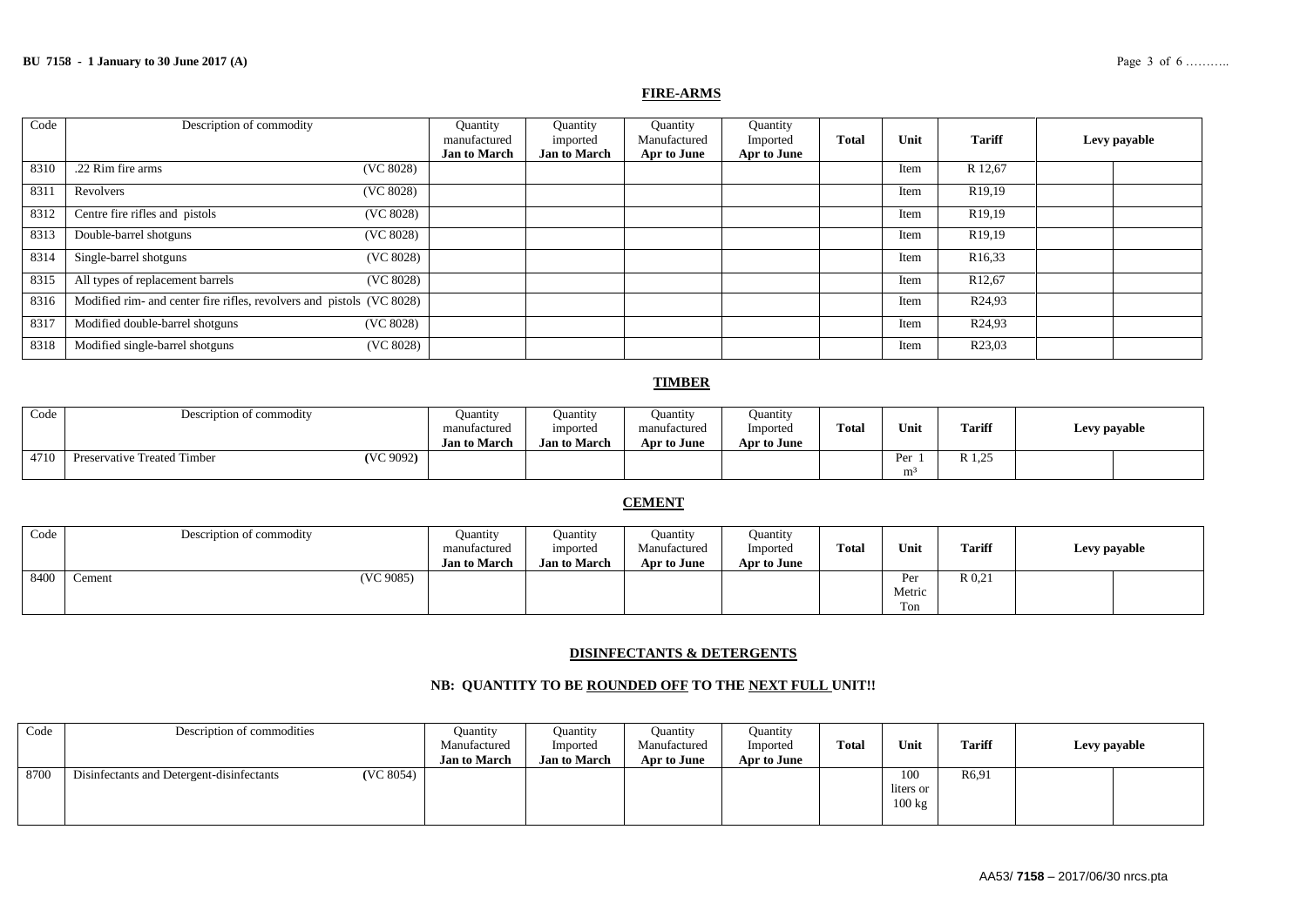#### **PERSONAL PROTECTIVE EQUIPMENT**

| Code  | Description of commodities                                                                                                                                       | <b>Quantity</b>                     | Quantity                        | Quantity                    | Quantity                |              |      |               |              |
|-------|------------------------------------------------------------------------------------------------------------------------------------------------------------------|-------------------------------------|---------------------------------|-----------------------------|-------------------------|--------------|------|---------------|--------------|
|       |                                                                                                                                                                  | manufactured<br><b>Jan to March</b> | Imported<br><b>Jan to March</b> | Manufactured<br>Apr to June | imported<br>Apr to June | <b>Total</b> | Unit | <b>Tariff</b> | Levy payable |
| 8280  | Gas filters and combined filters<br>(SANS 54387)<br>(VC 8072)                                                                                                    |                                     |                                 |                             |                         |              | Item | R 0.38        |              |
| 82802 | Filters for connection by means of breathing hoses to face pieces<br>(SANS 275)<br>(VC 8072)                                                                     |                                     |                                 |                             |                         |              | Item | R 0.38        |              |
| 8281  | (SANS 50136)<br>Full-face masks<br>(VC 8072)                                                                                                                     |                                     |                                 |                             |                         |              | Item | R 11,88       |              |
| 8282  | Half masks and quarter masks<br>(SANS 50140)<br>(VC 8072)                                                                                                        |                                     |                                 |                             |                         |              | Item | R 1,41        |              |
| 8283  | Filtering half masks to protect against particles<br>(SANS 50149)<br>(VC 8072)                                                                                   |                                     |                                 |                             |                         |              | Item | R 0.13        |              |
| 82830 | Valve filtering half masks to protect against gases or gases and<br>(SANS 50405)<br>particles<br>(VC 8032)                                                       |                                     |                                 |                             |                         |              | Item | R 7,65        |              |
| 8284  | Half mask without inhalation valves and with separable filters to<br>protect against gases or gases and particles or particles only<br>(SANS 51287)<br>(VC 8072) |                                     |                                 |                             |                         |              | Item | R 1,41        |              |
| 8285  | Particle filters<br>(SANS 50143)<br>(VC 8072)                                                                                                                    |                                     |                                 |                             |                         |              | Item | $R$ 0,29      |              |
| 8290  | Powered filtering devices incorporating a helmet or a hood<br>(SANS 12941)<br>(VC 8072)                                                                          |                                     |                                 |                             |                         |              | Item | R124,21       |              |
| 82900 | Power assisted filtering devices incorporating full face masks,<br>half masks or quarter masks<br>(SANS 12942)<br>(VC 8072)                                      |                                     |                                 |                             |                         |              | Item | R124,21       |              |
| 8291  | Compressed air line breathing apparatus for use with demand<br>valve for use with a full face mask (SANS 54593-1) (VC 8072)                                      |                                     |                                 |                             |                         |              | Item | R78.46        |              |
| 82910 | Continuous flow compressed air line breathing apparatus<br>(SANS 54594) (VC 8072)                                                                                |                                     |                                 |                             |                         |              | Item | R78,46        |              |
| 82912 | Compressed air line breathing apparatus with demand valve for<br>use with a half mask at positive pressure<br>(SANS 54593-2) (VC 8072)                           |                                     |                                 |                             |                         |              | Item | R78.46        |              |
| 8292  | Fresh air hose breathing apparatus for use with full face mask,<br>half mask or mouthpiece assembly (SANS 50138) (VC 8072)                                       |                                     |                                 |                             |                         |              | Item | R78.46        |              |
| 82920 | Powered fresh air hose breathing apparatus incorporating a hood<br>(SANS 50269)<br>(VC 8072)                                                                     |                                     |                                 |                             |                         |              | Item | R78.46        |              |
| 8293  | Self-contained closed-circuit breathing apparatus of the<br>compressed oxygen or compressed oxygen-nitrogen type<br>(SANS 50145)<br>(VC 8072)                    |                                     |                                 |                             |                         |              | Item | R1 170,00     |              |
| 8294  | Self-contained open-circuit compressed air breathing apparatus<br>(SANS 50137)<br>(VC 8072)                                                                      |                                     |                                 |                             |                         |              | Item | R171.46       |              |
| 8295  | Self-contained closed-circuit breathing apparatus for escape<br>(SANS 53794)<br>(VC 8072)<br>apparatus                                                           |                                     |                                 |                             |                         |              | Item | R152,97       |              |
| 82951 | Self-contained open-circuit compressed air breathing apparatus<br>with full face mask or mouthpiece assembly for escape<br>(SANS 50402)<br>(VC 8032)             |                                     |                                 |                             |                         |              | Item | R 235,32      |              |
| 82952 | Filtering devices with hood for self-rescue from fire<br>(SANS 50403)<br>(VC 8032)                                                                               |                                     |                                 |                             |                         |              | Item | R 31,95       |              |
| 82953 | Filter self-rescuers for protection against carbon monoxide<br>(SANS 50404)<br>(VC 8032)                                                                         |                                     |                                 |                             |                         |              | Item | R 15,97       |              |
| 82955 | Compressed air escape apparatus with a hood<br>(SANS 51146)<br>(VC 8032)                                                                                         |                                     |                                 |                             |                         |              | Item | R200,21       |              |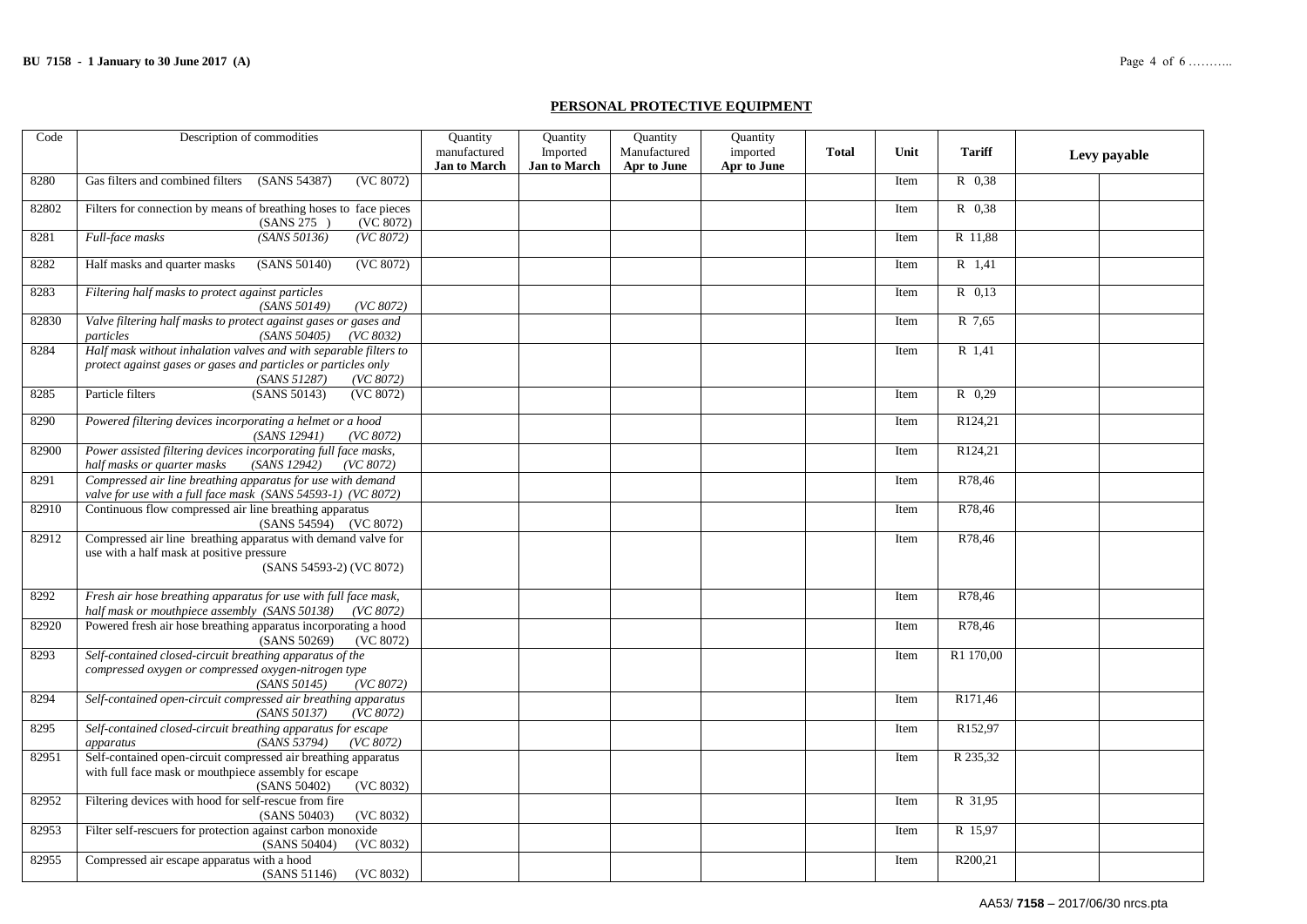| Code  | Description of commodities                                                                 | Quantity<br>manufactured<br><b>Jan to March</b> | Quantity<br>imported<br><b>Jan to March</b> | Quantity<br>Manufactured<br>Apr to June | Quantity<br>Imported<br>Apr to June | <b>Total</b> | Unit | <b>Tariff</b>       | Levy payable |  |
|-------|--------------------------------------------------------------------------------------------|-------------------------------------------------|---------------------------------------------|-----------------------------------------|-------------------------------------|--------------|------|---------------------|--------------|--|
| 4310  | Swimming aids that are carried or worn on the body<br>(SANS 53138-1) (VC 8032)             |                                                 |                                             |                                         |                                     |              | Item | R 0.27              |              |  |
| 4312  | Swim seats<br>(SANS 53138-3) (VC 8032)                                                     |                                                 |                                             |                                         |                                     |              | Item | R 0.64              |              |  |
| 4314  | Buoyancy aids (level 50)<br>(SANS 12402-5) (VC 8032)                                       |                                                 |                                             |                                         |                                     |              | Item | R 7.70              |              |  |
| 4315  | Special purpose buoyancy aids<br>(SANS 12402-6) (VC 8032)                                  |                                                 |                                             |                                         |                                     |              | Item | R 7.70              |              |  |
| 4313  | Lifejackets for inland / close to shore conditions (level 100)<br>(SANS 12402-4) (VC 8032) |                                                 |                                             |                                         |                                     |              | Item | R <sub>15</sub> ,40 |              |  |
| 43131 | Lifejackets for offshore conditions (level 150)<br>$(SANS 12402-3)$ $(VC 8032)$            |                                                 |                                             |                                         |                                     |              | Item | R <sub>15</sub> ,40 |              |  |
| 43132 | Lifejackets for extreme offshore conditions (level 275)<br>(SANS 12402-2) (VC 8032)        |                                                 |                                             |                                         |                                     |              | Item | R <sub>15</sub> ,40 |              |  |
| 43133 | Lifejackets for seagoing ships<br>$(SANS 12402-1)$<br>(VC 8032)                            |                                                 |                                             |                                         |                                     |              | Item | R <sub>15</sub> ,40 |              |  |
| 43134 | Special Purpose lifejackets<br>$(SANS 12402-6)$<br>(VC 8032)                               |                                                 |                                             |                                         |                                     |              | Item | R <sub>15</sub> ,40 |              |  |

### **SWIMMING AIDS / LIFE JACKETS**

### **SAFETY GLASS / GLAZING MATERIALS**

| Code | Description of commodities                                  | Ouantity<br>manufactured<br><b>Jan to March</b> | Quantity<br>Imported<br><b>Jan to March</b> | Ouantity<br>manufactured<br>Apr to June | Ouantity<br>Imported<br>Apr to June | <b>Total</b> | Unit                | <b>Tariff</b>     | Levy payable |  |
|------|-------------------------------------------------------------|-------------------------------------------------|---------------------------------------------|-----------------------------------------|-------------------------------------|--------------|---------------------|-------------------|--------------|--|
| 4400 | (VC 9003)<br>Safety glass and other safety glazing material |                                                 |                                             |                                         |                                     |              | Per $1 \text{ m}^2$ | R <sub>0.22</sub> |              |  |